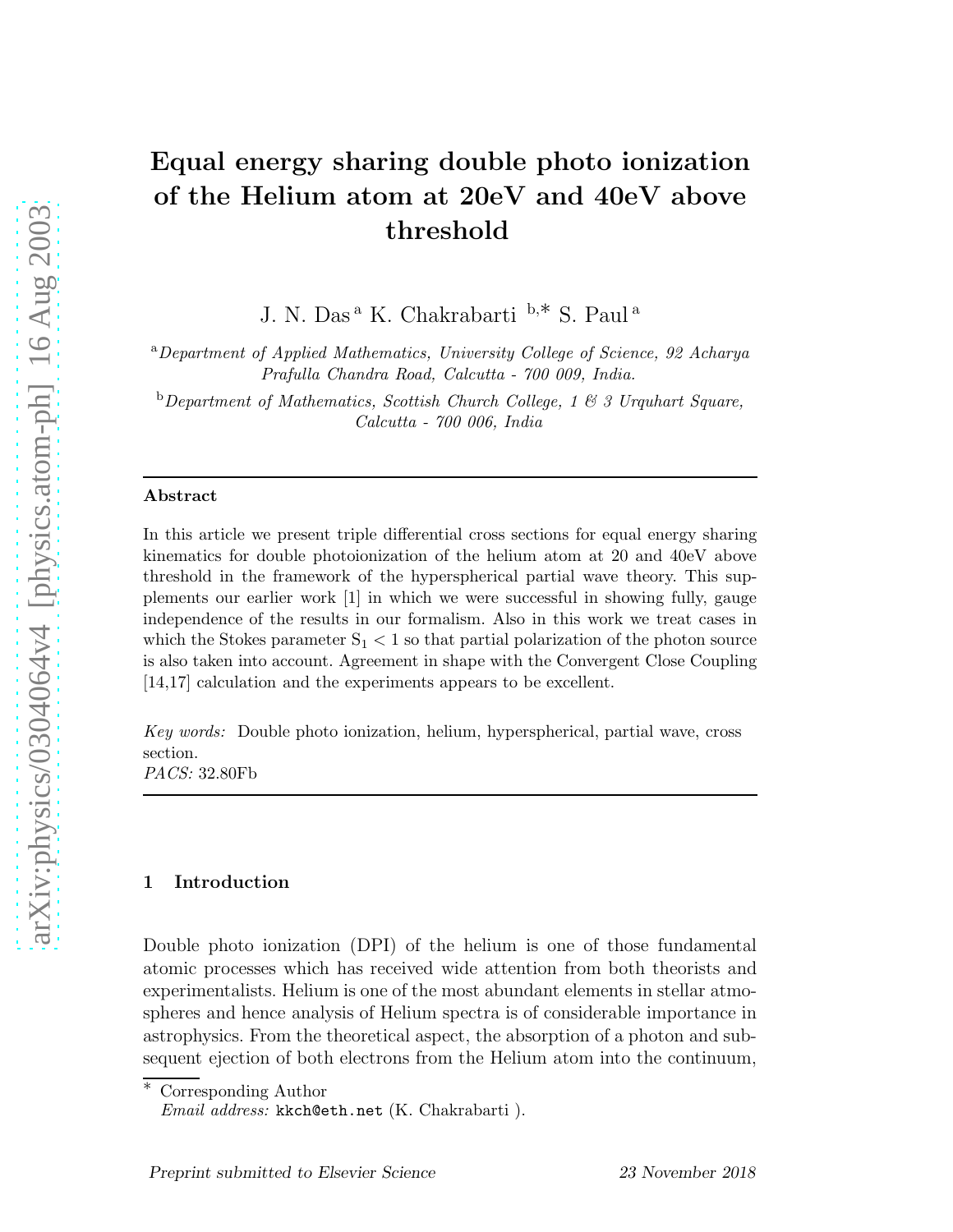leads to a pure Coulomb three body problem which, at low incident energies, involve complex short range interactions and strong electron correlations that are difficult to treat theoretically and hence present a challenge to theorists.

Detailed discussion about existing theories of helium double photo ionization is presented in our earlier work [1]. It would still be worthwhile to mention the convergent close coupling (CCC) theory of Bray et al [2], 2SC theory of Pont and Shakeshaft [3] and the 3C theory of Maulbetsch and Briggs [4] since all of them have been very widely used to study the double photo ionization process. It would also be very appropriate to single out and mention the hyperspherical  $\mathcal{R}$ -matrix with semi classical outgoing waves (H $\mathcal{R}$ M-SOW) theory of Malegat *et al*  $[5,6]$  for two reasons. First, the method has been quite successful in describing the total ionization cross section (TICS), single and triple differential cross sections (SDCS and TDCS). Secondly the method bears similarity to our calculation in the use of hyperspherical coordinates, though the techniques used in extracting scattering information is very different from ours. The HRM-SOW method uses  $\mathcal{R}$ -matrix [7] method to obtain solution of the radial wave equation in the inner region bounded by a hypersphere at  $R_0$  ( $R$ being the hyperradius). Beyond  $R_0$  the solution of the radial equations are propagated semiclasically (see section IV of  $|6|$ ). In contrast our method is fully quantum mechanical and free from any approximations, though perhaps it is more demanding on the computational resources.

The helium double photo ionization is similar to the electron impact ionization of atomic hydrogen. However, due to the  ${}^{1}S^{e}$  symmetry of the initial state, the final state can be only of  ${}^{1}P^{\circ}$  symmetry. This leads to considerable simplification in computations in contrast to e-H ionization, in which there are many more contributing states in the final channel. Also there are selection rules that are valid only for double photo ionization [4] (for a recent review see [8]).

As is well known, the DPI triple differential cross-section can be calculated in three gauges, namely length, velocity and acceleration gauges. In principle the TDCS must be independent of the choice of gauge. However, it has been shown by Lucy *et al*  $[9]$  that the TDCS results are notoriously gauge dependent unless one uses very accurate wave functions for both initial and final channels. In our previous work [1] we had been able to show that our results are largely gauge independent and length and velocity gauge results obtained were nearly identical. We now have the TDCS results in the acceleration gauge also, and we will make a brief comparison between the TDCS in the three gauges below before we study other cases. Also in our work [1] we obtained TDCS at 20eV incident photon energy and our results were for incident photon source linearly polarized with Stokes parameter  $S_1 = 1$ . Having obtained an essentially gauge independent formalism, in this work we present double photo ionization TDCS at 20eV and 40eV above the helium double ionization threshold 79eV. Also we choose situations in which the incident photon beam is partially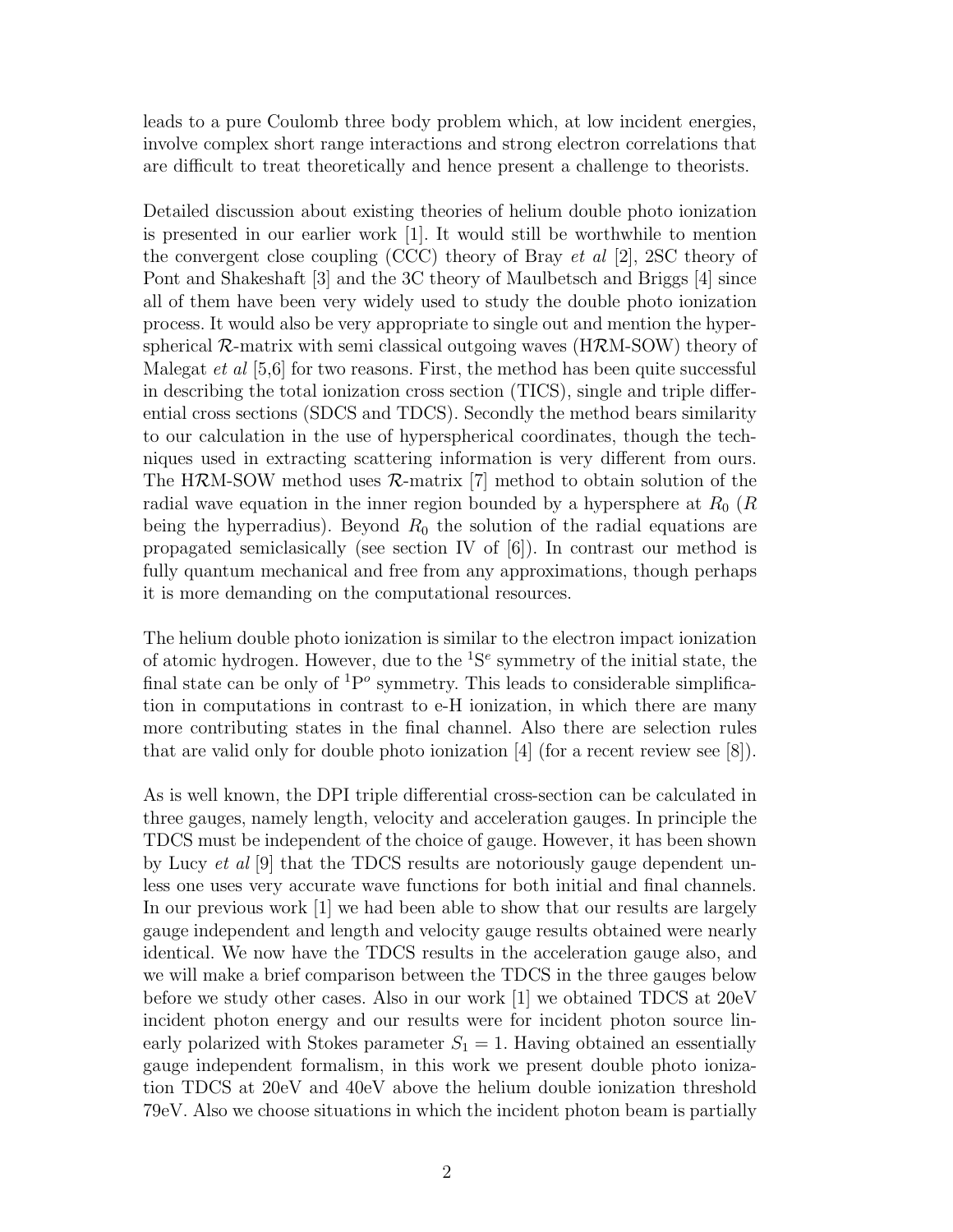(linear) polarized, the degree of polarization being given by the Stokes parameter  $S_1$  (for a definition of Stokes parameters see [8]. Our  $S_1$  corresponds to  $S_{lin}$  given in section 3.2 of Ref. [8] in which the x and y axes are respectively along the major and minor axes of the polarization ellipse).

The double ionization TDCS is obtained from the transition matrix elements given by

$$
T_{fi} = \langle \Psi_f^{(-)} | V_i | \Phi_i \rangle,\tag{1}
$$

where  $\Phi_i(\vec{r}_1, \vec{r}_2)$  is the helium ground state,  $\vec{r}_1$  and  $\vec{r}_2$  being the coordinates of the two electrons with respect to the helium nucleus (assumed to be at rest).  $\Psi_f^{(-)}$  $\int_{f}^{(-)}$  is the final channel continuum state and  $V_i$  is the interaction term given by

$$
V_i = \vec{\epsilon} \cdot \vec{D}.\tag{2}
$$

In (2)  $\vec{D}$  is the dipole operator given by  $\vec{D} = \vec{\nabla}_1 + \vec{\nabla}_2$  (velocity form),  $\vec{D} = \omega_i(\vec{r}_1 + \vec{r}_2)$  (length form) or  $\vec{D} = -\frac{1}{\omega_i}$  $\frac{1}{\omega_i}(\vec{\nabla}_1 + \vec{\nabla}_2)V$  (acceleration form), where

$$
V = -\frac{1}{r_1} - \frac{1}{r_2} + \frac{1}{|\vec{r_1} - \vec{r_2}|}
$$

is the full three body interaction potential and  $\vec{\epsilon}$  is the photon polarization vector. For an arbitrary degree of (linear) polarization of the incident photon beam characterized by the Stokes parameter  $S_1$ , the TDCS is given by (see [19] for example and references therein)

$$
\frac{d^3\sigma}{d\Omega_1 d\Omega_2 dE_1} = (\sigma_x + \sigma_y) + \frac{S_1}{2} (\sigma_x - \sigma_y),\tag{3}
$$

where  $\sigma_x$  and  $\sigma_y$  refer to TDCS calculated with polarization vectors along the x-axis and y-axis respectively.

A schematic diagram of the scattering geometry is shown in figure 1. The photon emerges from the bottom of the scattering plane along the z-axis. The two photo-electrons are ejected after collision in the direction  $\theta_1$  and  $\theta_2$  in the scattering plane.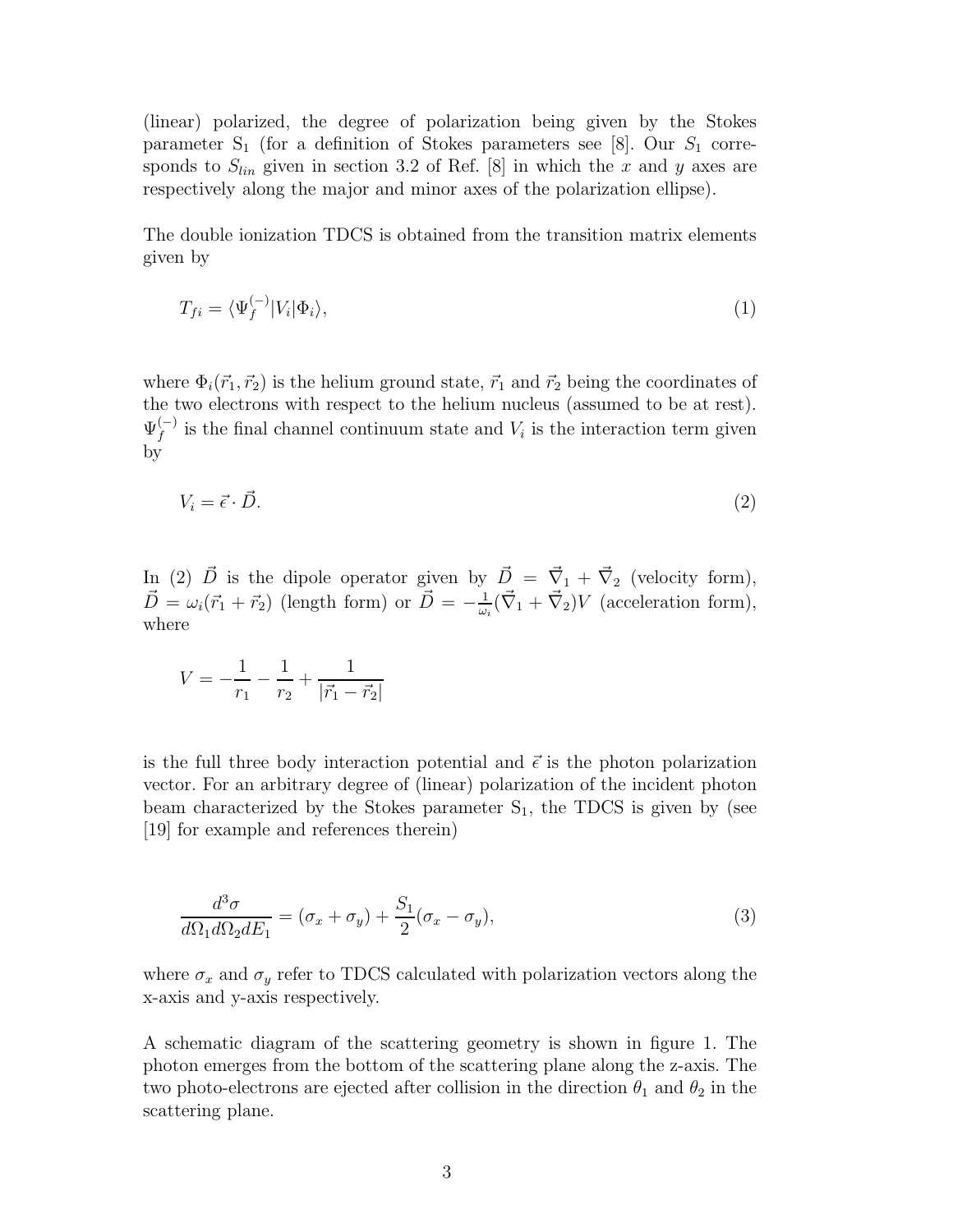

Fig. 1. Schematic diagram of the scattering geometry.

## 2 Theory

The hyperspherical partial wave theory is discussed in considerable detail in our earlier work [1]. Therefore we give here only the essentials.

For the Helium ground state we take a highly correlated 20 term Hylleraas type wave function given by Hart and Herzberg [10]. To calculate the final channel continuum state  $\Psi_f^{(-)}$  we use hyperspherical coordinates  $R = \sqrt{r_1^2 + r_2^2}$ ,  $\alpha =$  $\arctan(r_2/r_1), \hat{r}_1 = (\theta_1, \phi_1), \hat{r}_2 = (\theta_2, \phi_2)$  and  $\omega = (\alpha, \hat{r}_1, \hat{r}_2)$ . Also we set  $P = \sqrt{p_1^2 + p_2^2}$ ,  $\alpha_0 = \arctan(p_2/p_1)$ ,  $\hat{p}_1 = (\theta_{p_1}, \phi_{p_1})$ ,  $\hat{p}_2 = (\theta_{p_2}, \phi_{p_2})$  and  $\omega_0 =$  $(\alpha_0, \hat{p}_1, \hat{p}_2)$  where  $\vec{r}_i$  and  $\vec{p}_i$  (i = 1, 2) are the coordinates and momenta of the  $i^{th}$  particle.  $\Psi_f^{(-)}$  is then expanded in hyperspherical harmonics [11,12] that are functions of the five angular variables and  $\ell_1$ ,  $\ell_2$ , n, L, M, which are respectively the angular momenta of the two electrons, the order of the Jacobi polynomial in the hyperspherical harmonics, the total angular momentum and its projection. For a given symmetry s we decompose the final state as

$$
\Psi_{fs}^{(-)}(R,\omega) = \sqrt{\frac{2}{\pi}} \sum_{\lambda} \frac{F_{\lambda}^s(\rho)}{\rho^{\frac{5}{2}}} \phi_{\lambda}^s(\omega) \tag{4}
$$

where  $\lambda$  is the composite index  $(\ell_1, \ell_2, n, L, M)$  or  $2n + \ell_1 + \ell_2$  depending on the context and  $\rho = PR$  and  $\phi_{\lambda}^{s}(\omega)$  are are orthogonal functions that are a product of a Jacobi polynomial  $P_n^{l_1 l_2}(\alpha)$  and a coupled angular momentum eigenfunction  $\mathcal{Y}_{l_1l_2}^{LM}(\Omega_1,\Omega_2)$ .

 $F_{\lambda}^{s}$  then satisfy the infinite set of coupled differential equations

$$
\left[\frac{d^2}{d\rho^2} + 1 - \frac{\nu_\lambda \left(\nu_\lambda + 1\right)}{\rho^2}\right] F^s_\lambda(\rho) + \sum_{\lambda'} \frac{2 \alpha^s_{\lambda \lambda'}}{P \rho} F^s_{\lambda'}(\rho) = 0. \tag{5}
$$

Here  $\alpha_{\lambda\lambda'}^s$  are the matrix elements of the full three-body interaction potential and  $\nu_{\lambda} = \lambda + \frac{3}{2}$  $\frac{3}{2}$ . Since the final channel state must have the <sup>1</sup>P<sup>o</sup> symmetry *s* is fixed. The contributing radial waves then correspond to  $L = 1$  and (odd)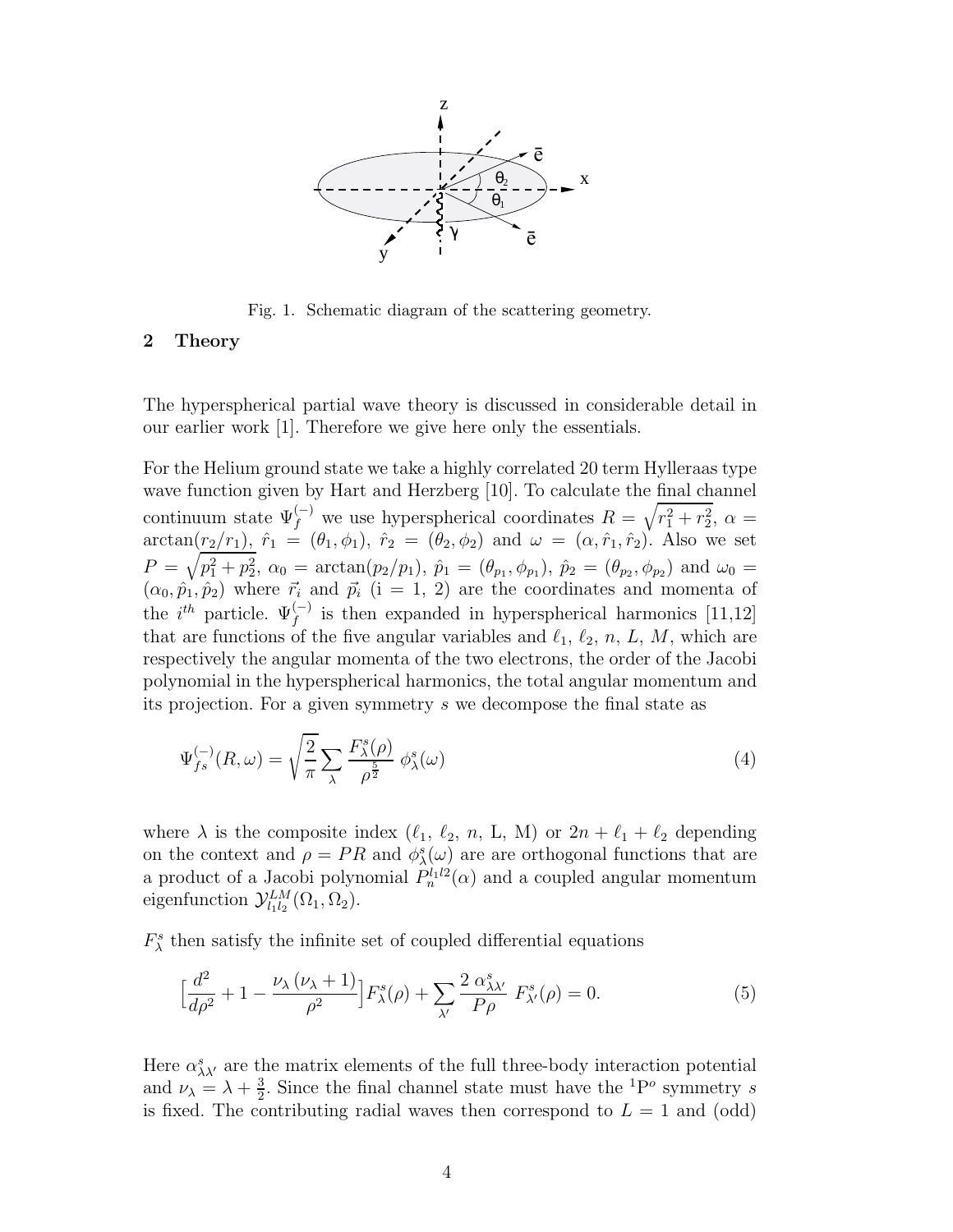parity  $\pi = -1$  so that writing  $N = (\ell_1, \ell_2, n)$  and  $F_{\lambda}^s = f_N$  the equations for the relevant set of radial waves become

$$
\left[\frac{d^2}{d\rho^2} + 1 - \frac{\nu_N(\nu_N + 1)}{\rho^2}\right] f_N + \sum_{N'} \frac{2 \alpha_{NN'}}{P\rho} f_{N'} = 0.
$$
 (6)

For actual computations we truncate the set of equations to some maximum value  $N_{mx}$  of N. These  $N_{mx}$  equations in  $N_{mx}$  variables are solved from origin to infinity. Construction of the radial wave solution is presented in our earlier works [1,13] with considerable rigor. So we omit the details in this work. Knowing the radial wave solution, the final channel state can be found from (4) and the transition matrix elements from (1). The photoionization TDCS can then be obtained using

$$
\frac{d^3\sigma}{d\Omega_1 d\Omega_2 dE_1} = \frac{2\pi^2 \alpha p_1 p_2}{\omega_i} |T_{fi}|^2. \tag{7}
$$

## 3 Results and discussion

Convergence in our cross sections depend on two parameters, namely the number of coupled channels included in the computations and the asymptotic range parameter  $R_{\infty}$  where the asymptotic and the interior solutions are matched (see [1] and [13] for details). Numerical investigations show that convergence in TDCS is obtained at  $R_{\infty} = 30000$  a.u. with 90 coupled channels. On the contrary oscillations in the SDCS persist even on increasing the asymptotic range parameter  $R_{\infty}$  substantially beyond 30000 a.u. This is in contrast to the HRM-SOW method where oscillations in the SDCS die out on extending the asymptotic range. However, our computed SDCS at  $E/2$  (E being the excess energy) remains more or less constant with the increase of convergence parameters. This strongly suggests that we employ a scaling technique similar to that used in the CCC theory (see [17]). Whenever the true SDCS at  $E/2$  is known (from experiment or from some other theory, for example [15,16]) we normalize our computed SDCS at  $E/2$  to the true SDCS by multiplying with a factor. Subsequently, we use this factor to scale our TDCS. Thus the TDCS at 20 eV incident energy have been scaled with a factor 0.8 and at 40 eV by a factor 0.6. In this way we are able to obtain absolute TDCS.

#### 3.1 Gauge independence

As remarked earlier, in our previous work [1] we had been able to show that our work is largely gauge independent. There, independence of the TDCS results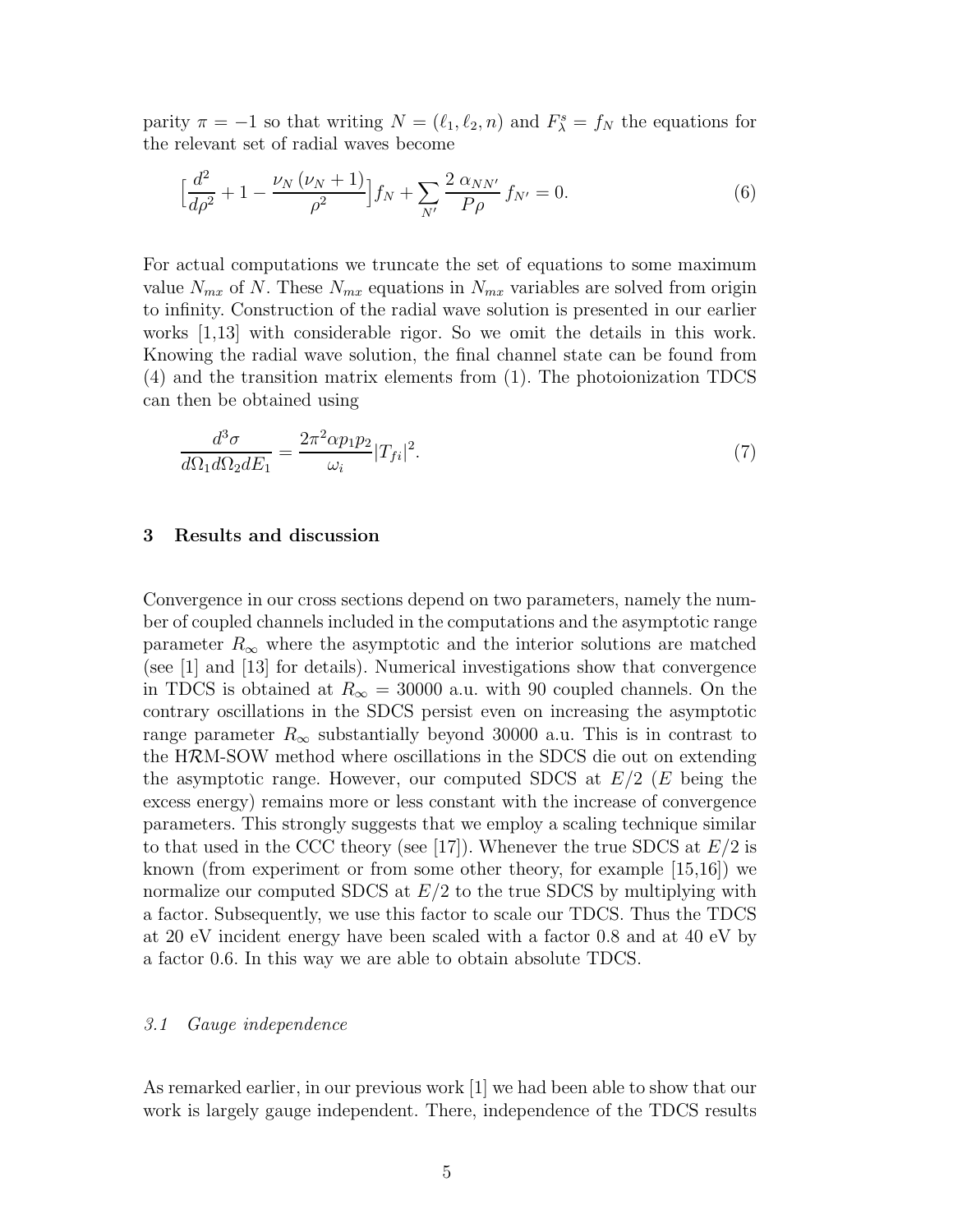with respect to the length and velocity gauges had been presented. We now present the TDCS results in the acceleration gauge also. These are displayed in figure 2. Except near the peaks, the length and velocity gauge results are identical. The maximal departure of the length gauge results occur near the peaks, and are respectively 20% at  $\theta_1 = 0^o$ , 14% at  $\theta_1 = 30^o$ , 14% at  $\theta_1 = 60^o$ and 7% at  $\theta_1 = 90^{\circ}$  from the velocity gauge. The acceleration gauge results are indistinguishable from that of the velocity gauge. The gauge independence in our results is a strong signature that our final channel wave function has the correct asymptotic and short range behaviour. Since the velocity and acceleration gauge results are identical, in subsequent calculations we compute TDCS in the acceleration gauge only, as this makes our computations much simpler for values of the Stokes parameter  $S_1 < 1$ .



Fig. 2. TDCS for equal energy sharing double photo ionization of the helium atom at 99eV incident photon energy in units of  $10^{-6}$  a.u. and (a)  $\theta_1 = 0^o$ , (b)  $\theta_1 = 30^o$ , (c)  $\theta_1 = 60^o$ , (d)  $\theta_1 = 90^o$ . Results are for length gauge (dashed curve), velocity gauge (continuous curve) and acceleration gauge (dotted curve). The Stokes parameter  $S_1 = 1.0.$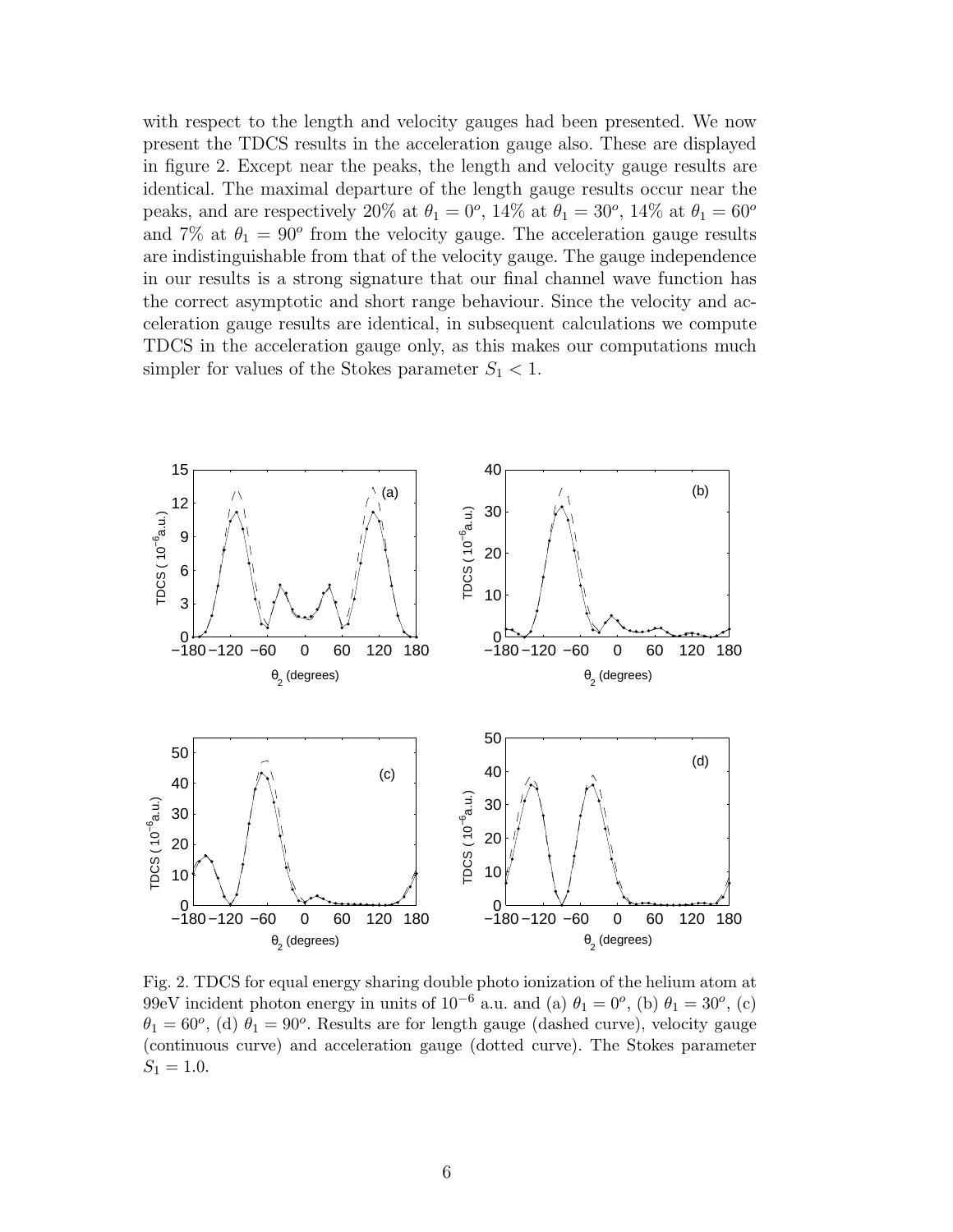## 3.2 Results for 20eV excess energy

In this section we display our results for 99eV incident photon energy and include polarization states by selecting cases with Stokes parameter  $S_1 < 1$ .



Fig. 3. TDCS for equal energy sharing double photo ionization of the helium atom at 99eV incident energy in units of  $10^{-6}$  a.u. for (a)  $\theta_1 = 180^{\circ}$ ,  $S_1 = 0.57$ , (b)  $\theta_1 = -76^o$ ,  $S_1 = 0.56$ , (c)  $\theta_1 = -91^o$ ,  $S_1 = 0.53$ . Theory: continuous curve - present results; dashed curve - CCC results from [14]. In (b) and (c) the CCC results have been scaled with a factor 0.52. Experiment: Filled circles with errorbars are from [8] normalized suitably with the present results in each figure.

In figure 3 we compare our results with experimental data from Briggs and Schmidt [8] and the results of the CCC theory [14,17] which are on an absolute scale. Since the experimental data are not absolute we have normalized the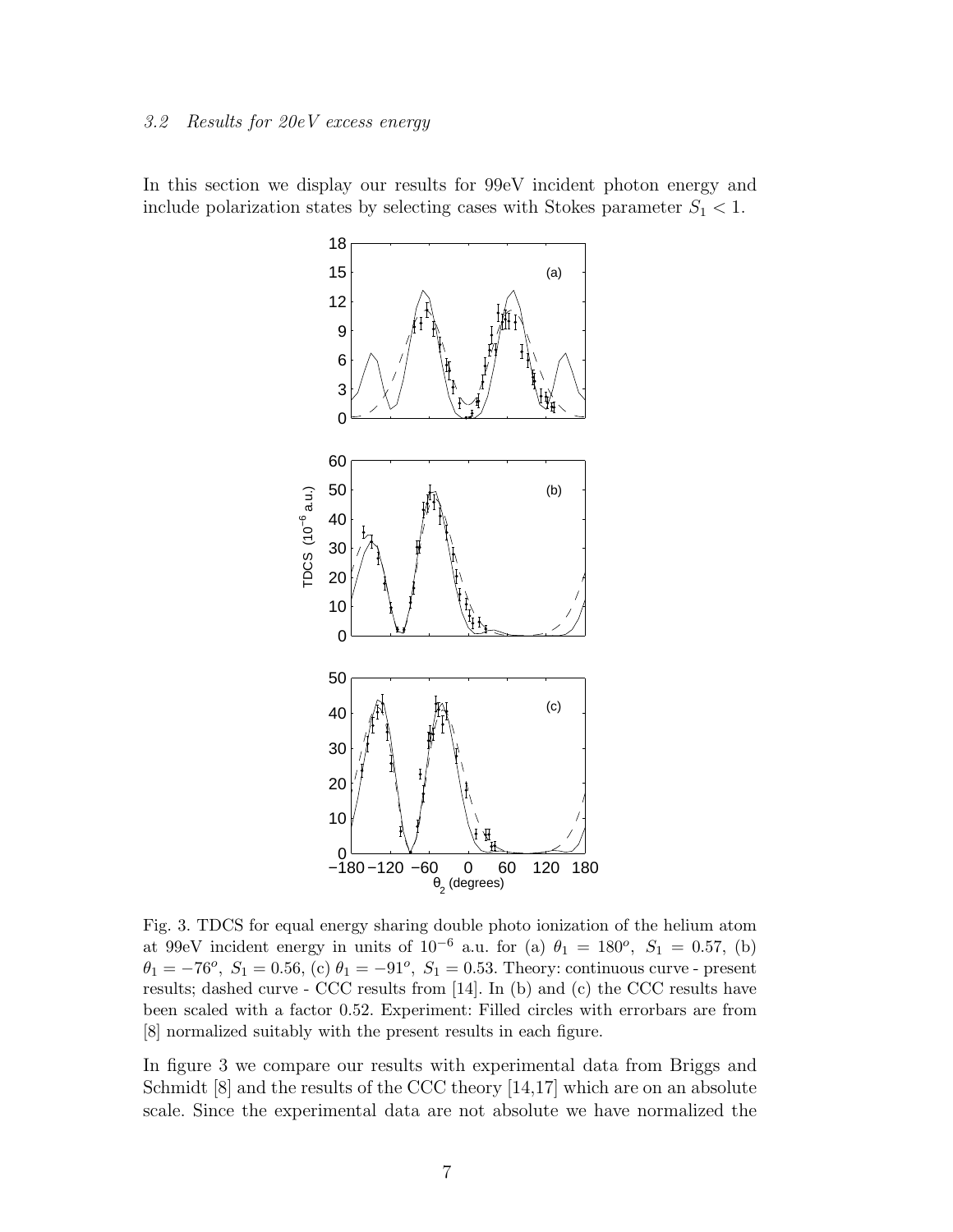data in each set to our computed results. Also the CCC results in figure 3 (b) and (c) have been scaled with a factor 0.52. The agreement of the present results with the experiment and the CCC results appears to be good everywhere in shape, except for secondary peaks near  $\theta_2 = \pm 150^\circ$  at  $\theta_1 = 180^\circ$ (figure 3 (a)). To see whether this additional structure in figure 3 (a) remains, we may need to perform a much larger calculation, that involves the inclusion of many more partial waves in our final state wave function.



Fig. 4. TDCS for equal energy sharing double photo ionization of the helium atom at 99eV incident energy in units of  $10^{-6}$  a.u. Theory: (a)  $\theta_1 = 98^o$ , (b)  $\theta_1 = 115^o$ , (c)  $\theta_1 = 132^{\circ}$  The Stokes parameter  $S_1 = 0.67$ . Experiment: Filled circles with errorbars are from [18] normalized suitably with the present results by multiplying with a *single factor*.

In figure 4 we compare our results with the experimental data of Weightman et al [18]. The experimental data is not absolute and have been normalized to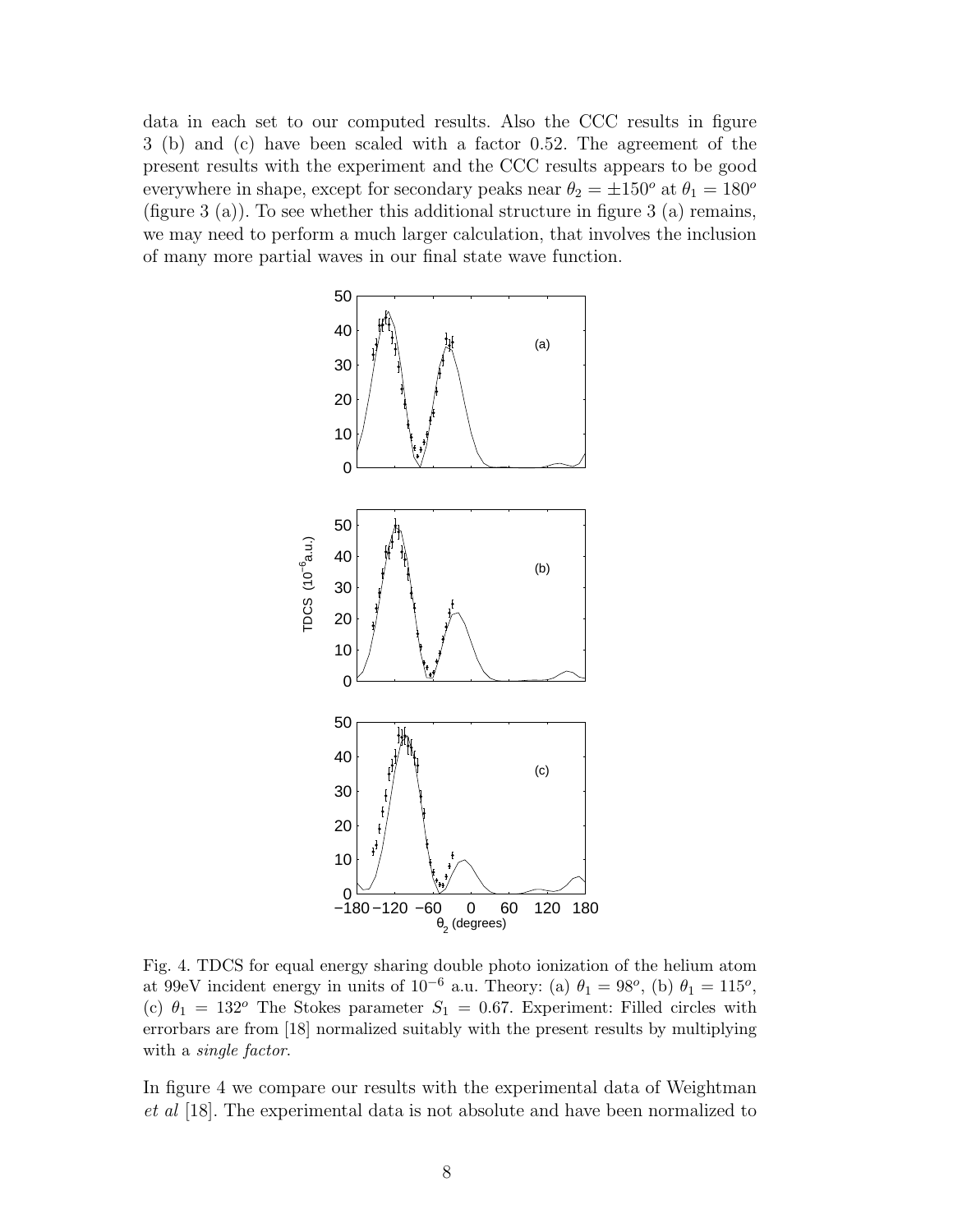the present results by multiplying all data with a single factor. The agreement is excellent everywhere.



Fig. 5. TDCS for equal energy sharing double photo ionization of the helium atom at 119eV incident energy in units of 10<sup>-6</sup>. Theory: (a)  $\theta_1 = 95^o$ , (b)  $\theta_1 = 105^o$ , (c)  $\theta_1 = 115^o$ , (d)  $\theta_1 = 125^o$ , (e)  $\theta_1 = 135^o$ . The Stokes parameter  $S_1 = 0.8$ . Experiment: Filled circles with errorbars are from [19] normalized suitably with the present results by multiplying with a *single factor*. The CCC results have been scaled by 0.4 for all figures.

There is the slight hint of a peak in figure 4 (a) near  $\theta_2 = 180^\circ$  and its magnitude appears to increase in figures 4 (b) and (c). Again, confirmation of this or otherwise have to be deferred due to present limitations in our computational resources. The CCC results for this set of data are not available and hence comparisons are not made.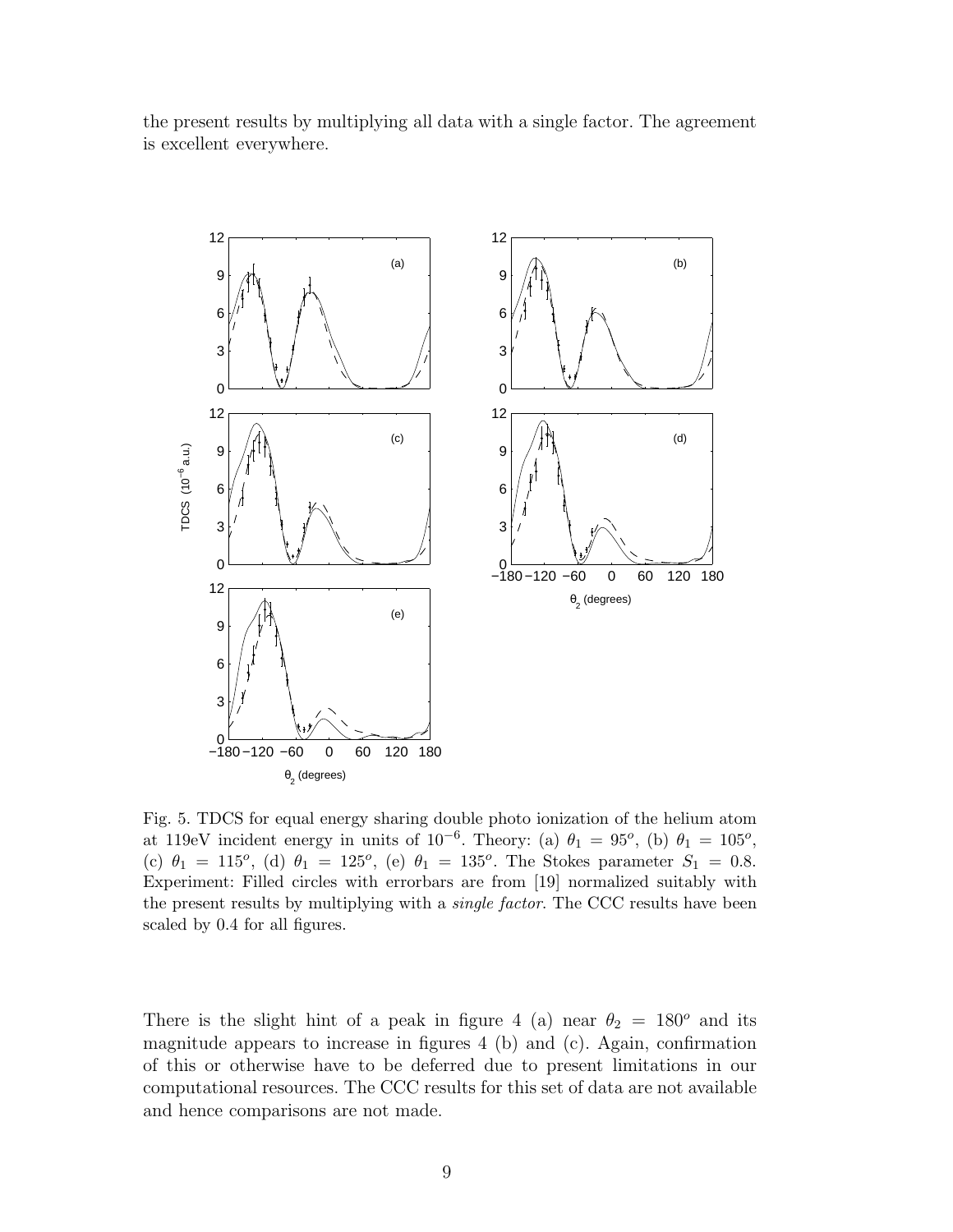## 3.3 Results for 40eV excess energy

Figure 5 shows our results for excess energy photon energy  $E = 40$  eV and Stokes parameter  $S_1 = 0.8$ . Shown also are the experimental results from Cvejanović *et al* [19] and the CCC results presented in Ref. [19]. The experimental points have been scaled to our theory by multiplying with 0.05 in all cases. The absolute CCC results have also been scaled by the same factor 0.4. Agreement in shape with the experimental results appear to be excellent everywhere, except in figures 5 (d) and (e) where there are slight departures around  $\theta_2 = 150^0$ . The CCC results are also almost identical with respect to the shapes.

## 4 Conclusions

In this work, we have presented results for equal energy sharing double photo ionization of the helium atom at 20 eV and 40 eV excess energy. Gauge independence of our TDCS results are shown. Cases in which the incident photon beam is partially polarized are considered. Comparisons are made with the experiments and the CCC theory wherever available and the results are seen to be consistent in shape. In the absence of absolute TDCS measurements for the chosen kinematics, it is difficult to say anything about the correctness of the magnitude of the various results. We also mention that our results presented in this work have converged approximately. For getting fully converged results, more computational facilities may be necessary. All the computations reported here were done on desktop computers with Pentium IV class CPU and 512M core memory.

In a future work, we propose to deal with unequal energy sharing kinematics. However, due to computational limitations we cannot reproduce results for extremely asymmetric energy sharing at this moment. As noted in our work [13] high Rydberg states tend to interfere with our continuum state giving undesirable results in such cases. To cope with these situations, considerably more computational resources may be necessary.

## 5 Acknowledgements

The authors are grateful to V. Schmidt and T. J. Reddish for providing the experimental results and to Igor Bray and Anatoli Kheifets for providing the CCC results electronically. KC acknowledges support from the University Grants Commission in the form of a Minor Research Project